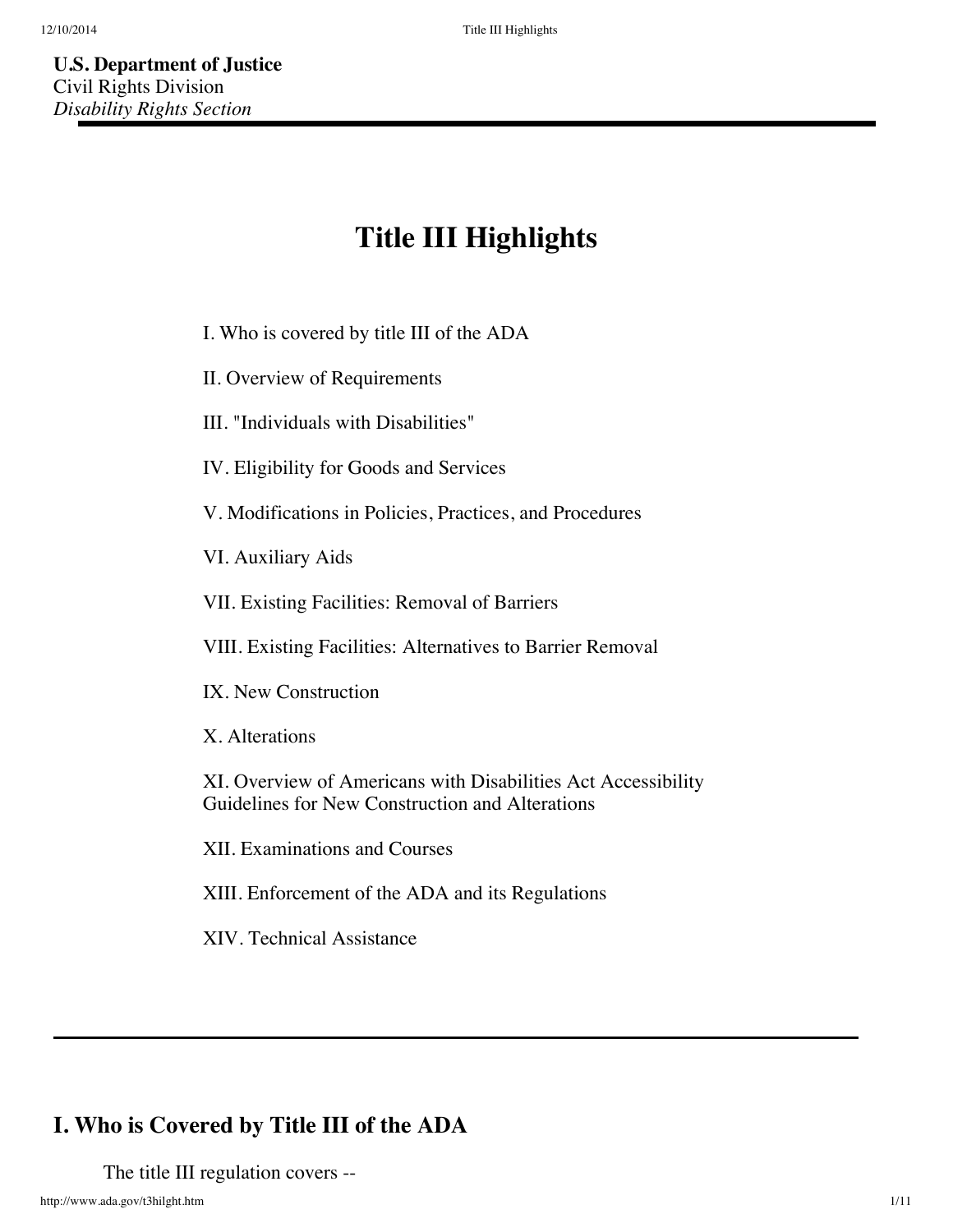Public accommodations (i.e., private entities that own, operate, lease, or lease to places of public accommodation),

Commercial facilities, and

Private entities that offer certain examinations and courses related to educational and occupational certification.

Places of public accommodation include over five million private establishments, such as restaurants, hotels, theaters, convention centers, retail stores, shopping centers, dry cleaners, laundromats, pharmacies, doctors' offices, hospitals, museums, libraries, parks, zoos, amusement parks, private schools, day care centers, health spas, and bowling alleys.

Commercial facilities are nonresidential facilities, including office buildings, factories, and warehouses, whose operations affect commerce.

Entities controlled by religious organizations, including places of worship, are not covered.

Private clubs are not covered, except to the extent that the facilities of the private club are made available to customers or patrons of a place of public accommodation.

State and local governments are not covered by the title III regulation, but rather by the Department of Justice's title II regulation.

### **II. Overview of Requirements**

Public accommodations must --

Provide goods and services in an integrated setting, unless separate or different measures are necessary to ensure equal opportunity.

Eliminate unnecessary eligibility standards or rules that deny individuals with disabilities an equal opportunity to enjoy the goods and services of a place of public accommodation.

Make reasonable modifications in policies, practices, and procedures that deny equal access to individuals with disabilities, unless a fundamental alteration would result in the nature of the goods and services provided.

Furnish auxiliary aids when necessary to ensure effective communication, unless an undue burden or fundamental alteration would result.

Remove architectural and structural communication barriers in existing facilities where readily achievable.

Provide readily achievable alternative measures when removal of barriers is not readily achievable.

Provide equivalent transportation services and purchase accessible vehicles in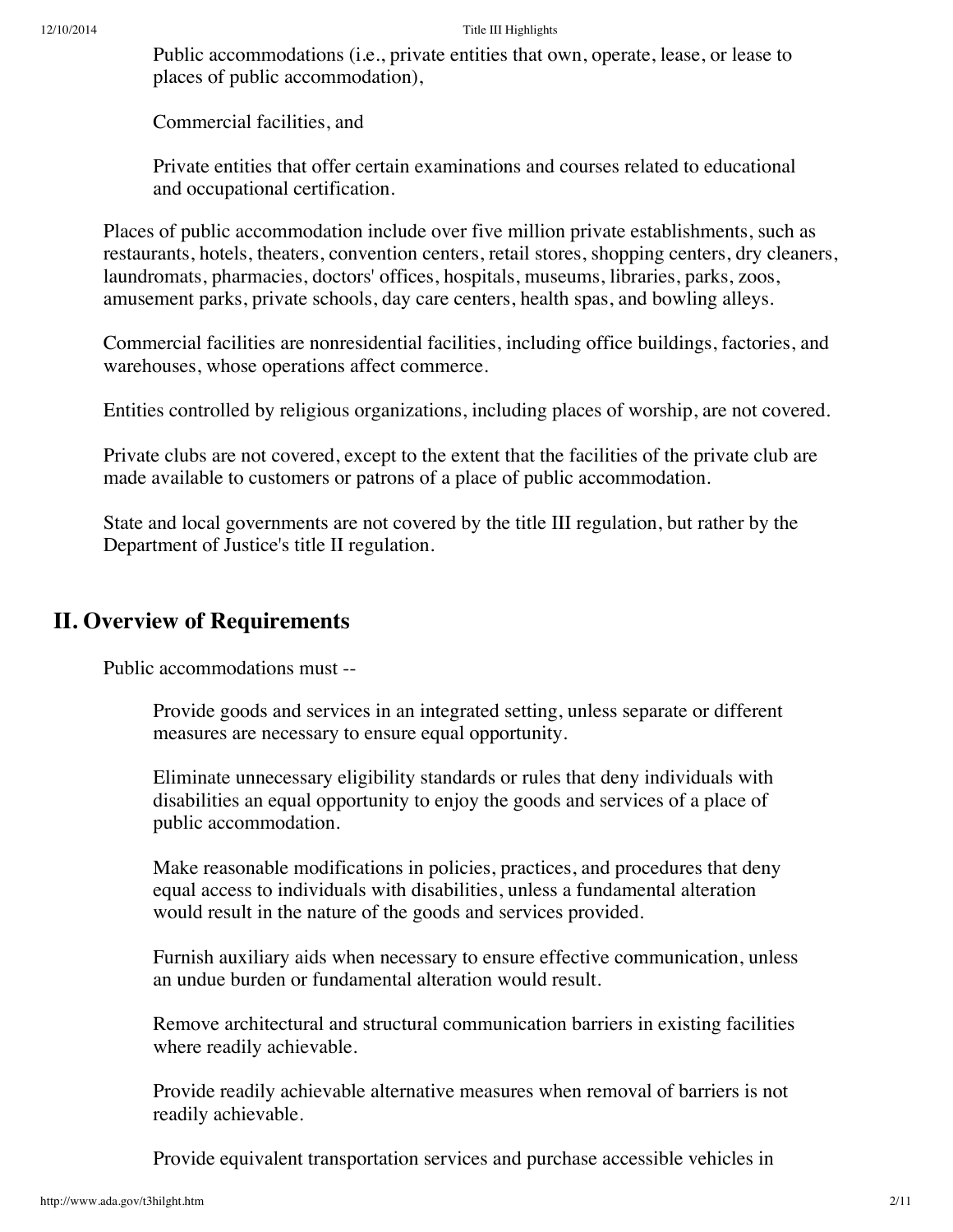certain circumstances.

Maintain accessible features of facilities and equipment.

Design and construct new facilities and, when undertaking alterations, alter existing facilities in accordance with the Americans with Disabilities Act Accessibility Guidelines issued by the Architectural and Transportation Barriers Compliance Board and incorporated in the final Department of Justice title III regulation.

A public accommodation is not required to provide personal devices such as wheelchairs; individually prescribed devices (e.g., prescription eyeglasses or hearing aids); or services of a personal nature including assistance in eating, toileting, or dressing.

A public accommodation may not discriminate against an individual or entity because of the known disability of a person with whom the individual or entity is known to associate.

Commercial facilities are only subject to the requirement that new construction and alterations conform to the ADA Accessibility Guidelines. The other requirements applicable to public accommodations listed above do not apply to commercial facilities.

Private entities offering certain examinations or courses (i.e., those related to applications, licensing, certification, or credentialing for secondary or postsecondary education, professional, or trade purposes) must offer them in an accessible place and manner or offer alternative accessible arrangements.

### **III. "Individuals with Disabilities"**

The Americans with Disabilities Act provides comprehensive civil rights protections for "individuals with disabilities".

An individual with a disability is a person who --

Has a physical or mental impairment that substantially limits one or more *major life activities*, or

Has a record of such an impairment, or

Is regarded as having such an impairment.

Examples of physical or mental impairments include, but are not limited to, such contagious and noncontagious diseases and conditions as orthopedic, visual, speech, and hearing impairments; cerebral palsy, epilepsy, muscular dystrophy, multiple sclerosis, cancer, heart disease, diabetes, mental retardation, emotional illness, specific learning disabilities, HIV disease (whether symptomatic or asymptomatic), tuberculosis, drug addiction, and alcoholism. Homosexuality and bisexuality are not physical or mental impairments under the ADA.

"Major life activities" include functions such as caring for oneself, performing manual tasks,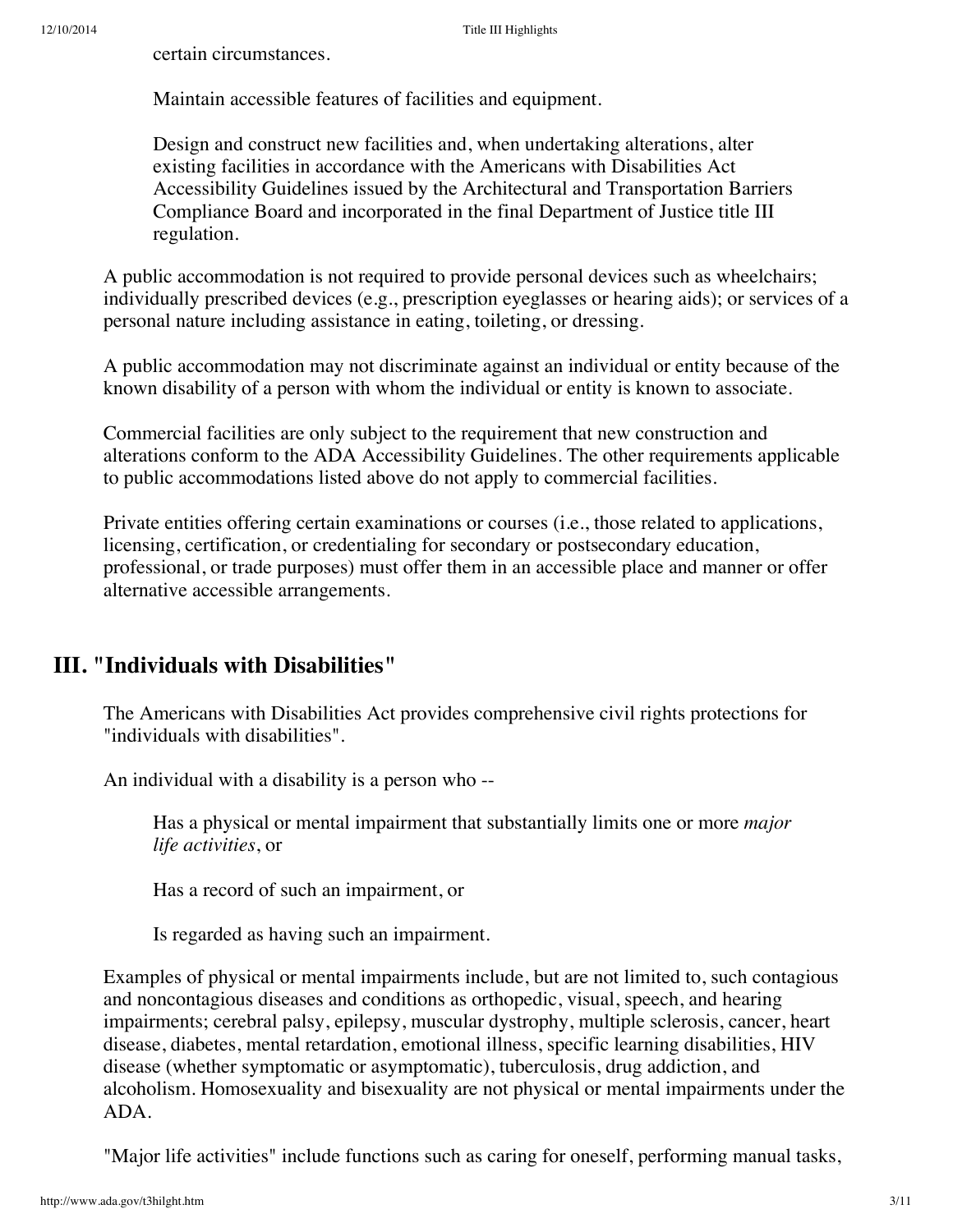walking, seeing, hearing, speaking, breathing, learning, and working.

Individuals who currently engage in the illegal use of drugs are not protected by the ADA when an action is taken on the basis of their current illegal use of drugs.

### **IV. Eligibility for Goods and Services**

In providing goods and services, a public accommodation may not use eligibility requirements that exclude or segregate individuals with disabilities, unless the requirements are *necessary* for the operation of the public accommodation.

For example, excluding individuals with cerebral palsy from a movie theater or restricting individuals with Down's Syndrome to only certain areas of a restaurant would violate the regulation.

Requirements that tend to screen out individuals with disabilities, such as requiring a blind person to produce a driver's license as the sole means of identification for cashing a check, are also prohibited.

Safety requirements may be imposed only if they are necessary for the safe operation of a place of public accommodation. They must be based on actual risks and not on mere speculation, stereotypes, or generalizations about individuals with disabilities.

For example, an amusement park may impose height requirements for certain rides when required for safety.

Extra charges may not be imposed on individuals with disabilities to cover the costs of measures necessary to ensure nondiscriminatory treatment, such as removing barriers or providing qualified interpreters.

# **V. Modifications in Policies, Practices, and Procedures**

A public accommodation must make reasonable modifications in its policies, practices, and procedures in order to accommodate individuals with disabilities.

A modification is not required if it would "fundamentally alter" the goods, services, or operations of the public accommodation.

For example, a department store may need to modify a policy of only permitting one person at a time in a dressing room if an individual with mental retardation needs the assistance of a companion in dressing.

Modifications in existing practices generally must be made to permit the use of guide dogs and other service animals.

Specialists are not required to provide services outside of their legitimate areas of specialization.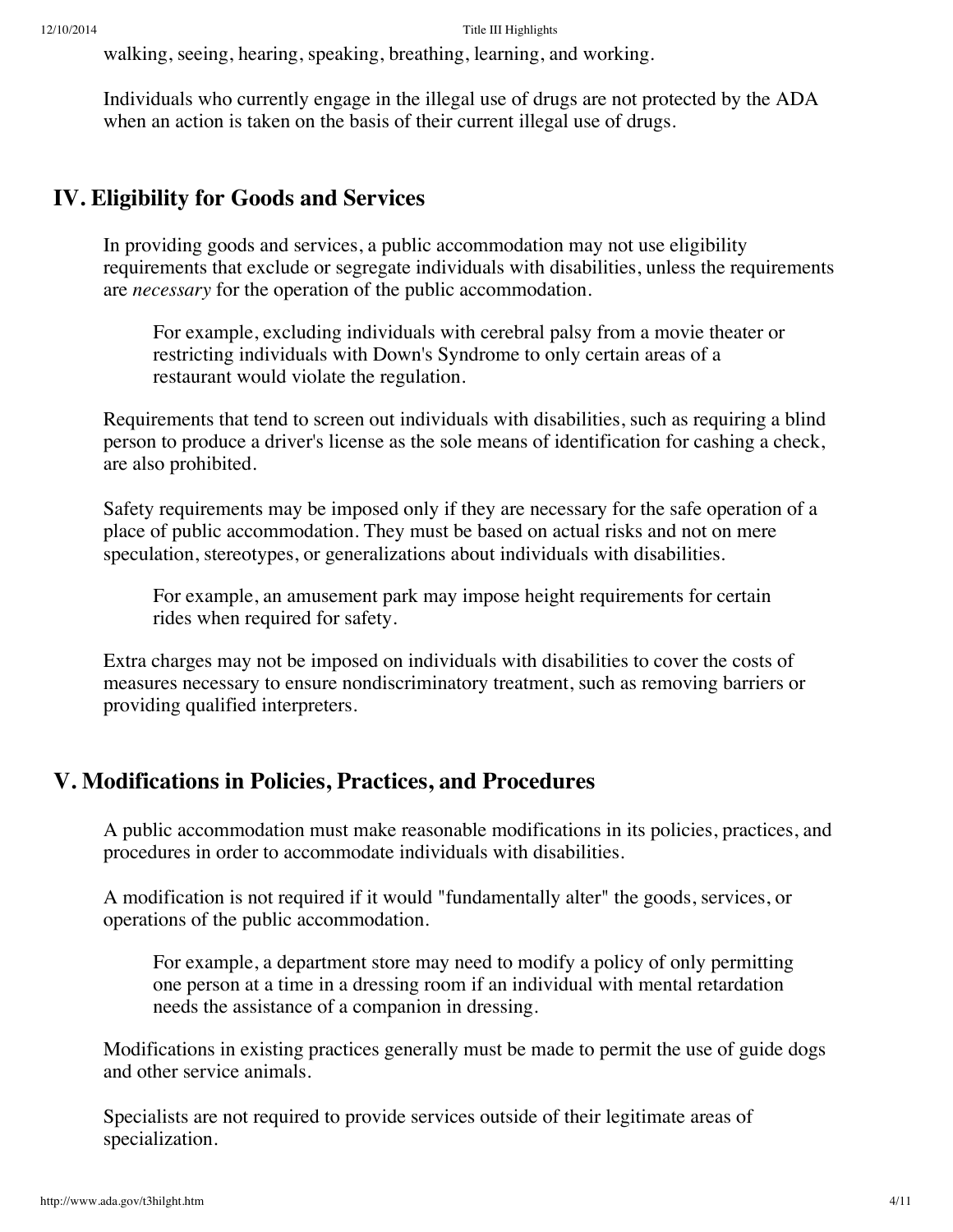For example, a doctor who specializes exclusively in burn treatment may refer an individual with a disability, who is not seeking burn treatment, to another provider. A burn specialist, however, could not refuse to provide burn treatment to, for example, an individual with HIV disease.

### **VI. Auxiliary Aids**

A public accommodation must provide auxiliary aids and services when they are necessary to ensure effective communication with individuals with hearing, vision, or speech impairments.

"Auxiliary aids" include such services or devices as qualified interpreters, assistive listening headsets, television captioning and decoders, telecommunications devices for deaf persons (TDD's), videotext displays, readers, taped texts, brailled materials, and large print materials.

The auxiliary aid requirement is flexible. For example, a brailled menu is not required, if waiters are instructed to read the menu to blind customers.

Auxiliary aids that would result in an undue burden, (i.e., "significant difficulty or expense") or in a fundamental alteration in the nature of the goods or services are not required by the regulation. However, a public accommodation must still furnish another auxiliary aid, if available, that does not result in a fundamental alteration or an undue burden.

### **VII. Existing Facilities: Removal of Barriers**

Physical barriers to entering and using existing facilities must be removed when "readily achievable."

Readily achievable means "easily accomplishable and able to be carried out without much difficulty or expense."

What is readily achievable will be determined on a case-by-case basis in light of the resources available.

The regulation does not require the rearrangement of temporary or movable structures, such as furniture, equipment, and display racks to the extent that it would result in a significant loss of selling or serving space.

Legitimate safety requirements may be considered in determining what is readily achievable so long as they are based on actual risks and are necessary for safe operation.

Examples of barrier removal measures include --

Installing ramps,

Making curb cuts at sidewalks and entrances,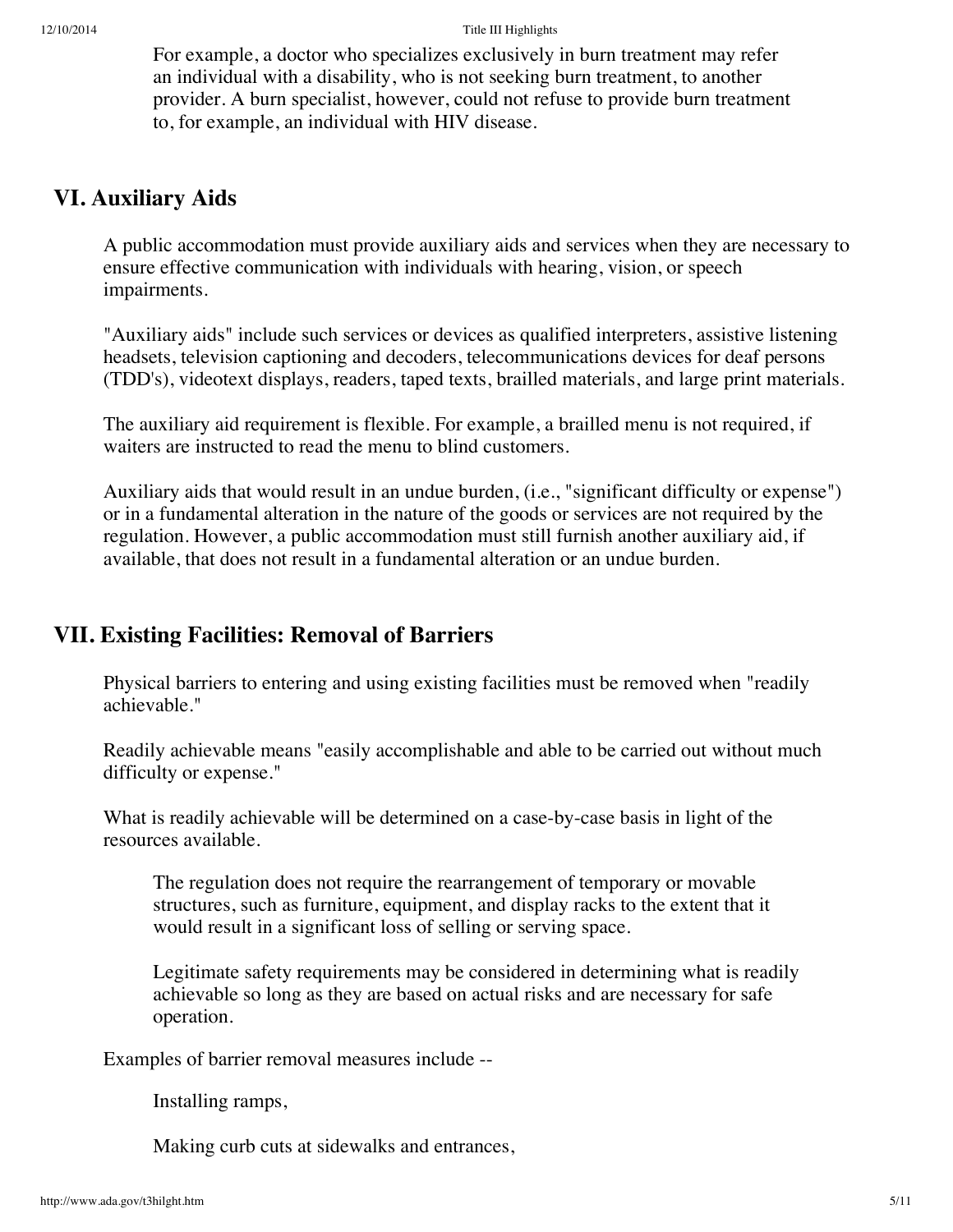Rearranging tables, chairs, vending machines, display racks, and other furniture,

Widening doorways,

Installing grab bars in toilet stalls, and

Adding raised letters or braille to elevator control buttons.

First priority should be given to measures that will enable individuals with disabilities to "get in the front door," followed by measures to provide access to areas providing goods and services.

Barrier removal measures must comply, when readily achievable, with the alterations requirements of the ADA Accessibility Guidelines. If compliance with the Guidelines is not readily achievable, other safe, readily achievable measures must be taken, such as installation of a slightly narrower door than would be required by the Guidelines.

### **VIII. Existing Facilities: Alternatives to Barrier Removal**

The ADA requires the removal of physical barriers, such as stairs, if it is "readily achievable." However, if removal is not readily achievable, alternative steps must be taken to make goods and services accessible.

Examples of alternative measures include --

Providing goods and services at the door, sidewalk, or curb,

Providing home delivery,

Retrieving merchandise from inaccessible shelves or racks,

Relocating activities to accessible locations.

Extra charges may not be imposed on individuals with disabilities to cover the costs of measures used as alternatives to barrier removal. For example, a restaurant may not charge a wheelchair user extra for home delivery when it is provided as the alternative to barrier removal.

### **IX. New Construction**

All newly constructed places of public accommodation and commercial facilities must be accessible to individuals with disabilities to the extent that it is not structurally impracticable.

The new construction requirements apply to any facility occupied after January 26, 1993, for which the last application for a building permit or permit extension is certified as complete after January 26, 1992.

Full compliance will be considered "structurally impracticable" only in those rare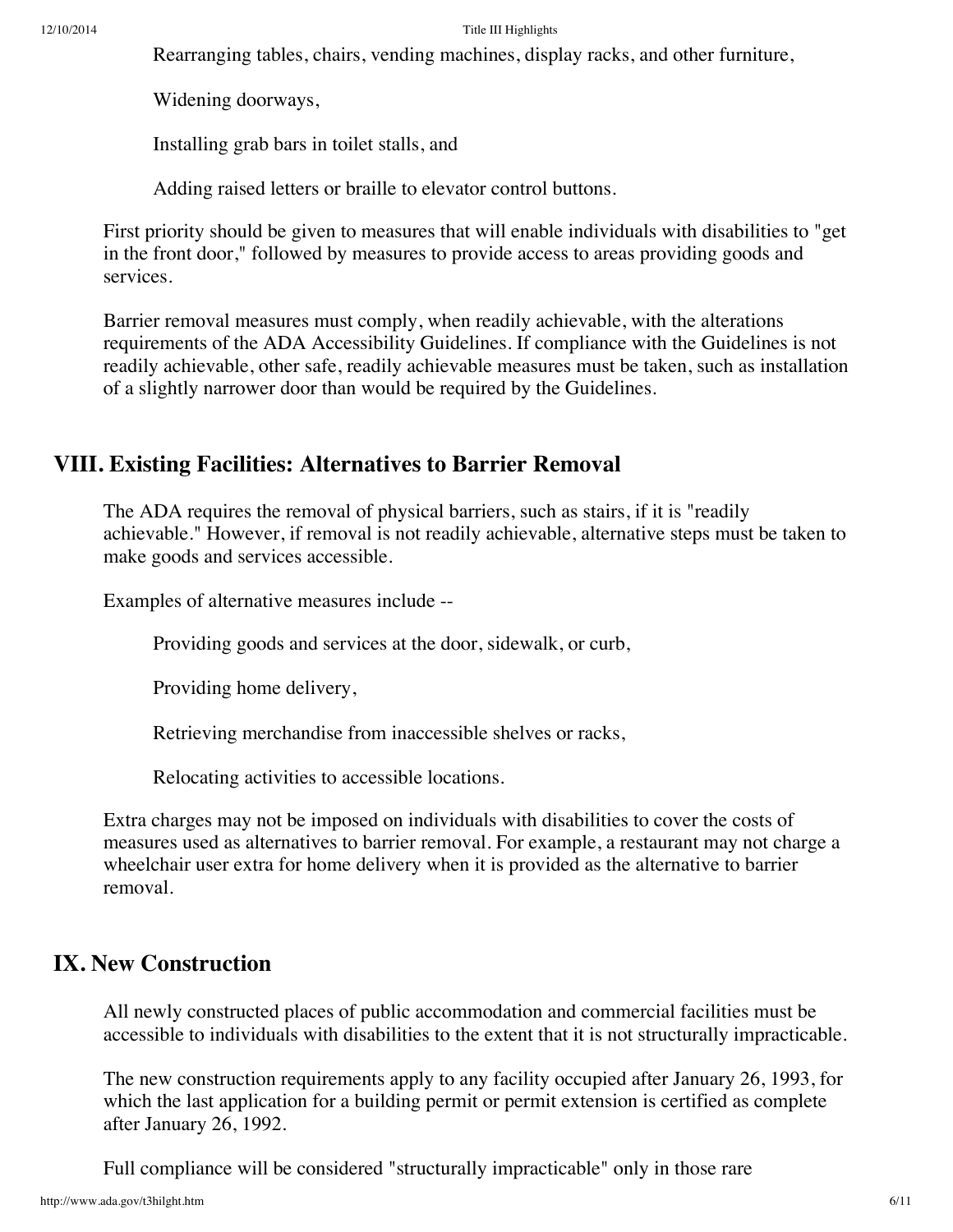circumstances when the unique characteristics of terrain prevent the incorporation of accessibility features (e.g., marshland that requires construction on stilts).

The architectural standards for accessibility in new construction are contained in the ADA Accessibility Guidelines issued by the Architectural and Transportation Barriers Compliance Board, an independent Federal agency. These standards are incorporated in the final Department of Justice title III regulation.

Elevators are not required in facilities under three stories or with fewer than 3,000 square feet per floor, unless the building is a shopping center, shopping mall, professional office of a health care provider, or station used for public transportation.

### **X. Alterations**

Alterations after January 26, 1992, to existing places of public accommodation and commercial facilities must be accessible to the maximum extent feasible.

The architectural standards for accessibility in alterations are contained in the ADA Accessibility Guidelines issued by the Architectural and Transportation Barriers Compliance Board. These standards are incorporated in the final Department of Justice title III regulation.

An alteration is a change that affects usability of a facility. For example, if during remodeling, renovation, or restoration, a doorway is being relocated, the new doorway must be wide enough to meet the requirements of the ADA Accessibility Guidelines.

When alterations are made to a "primary function area", such as the lobby or work areas of a bank, an accessible path of travel to the altered area, and the bathrooms, telephones, and drinking fountains serving that area, must be made accessible to the extent that the added accessibility costs are not disproportionate to the overall cost of the original alteration.

Alterations to windows, hardware, controls, electrical outlets, and signage in primary function areas do not trigger the path of travel requirement.

The added accessibility costs are disproportionate if they exceed 20 percent of the original alteration.

Elevators are not required in facilities under three stories or with fewer than 3,000 square feet per floor, unless the building is a shopping center, shopping mall, professional office of a health care provider, or station used for public transportation.

# **XI. Overview of Americans with Disabilities Act Accessibility Guidelines for New Construction and Alterations**

New construction and alterations must be accessible in compliance with the ADA Accessibility Guidelines.

The Guidelines contain general design ("technical") standards for building and site elements, such as parking, accessible routes, ramps, stairs, elevators, doors, entrances, drinking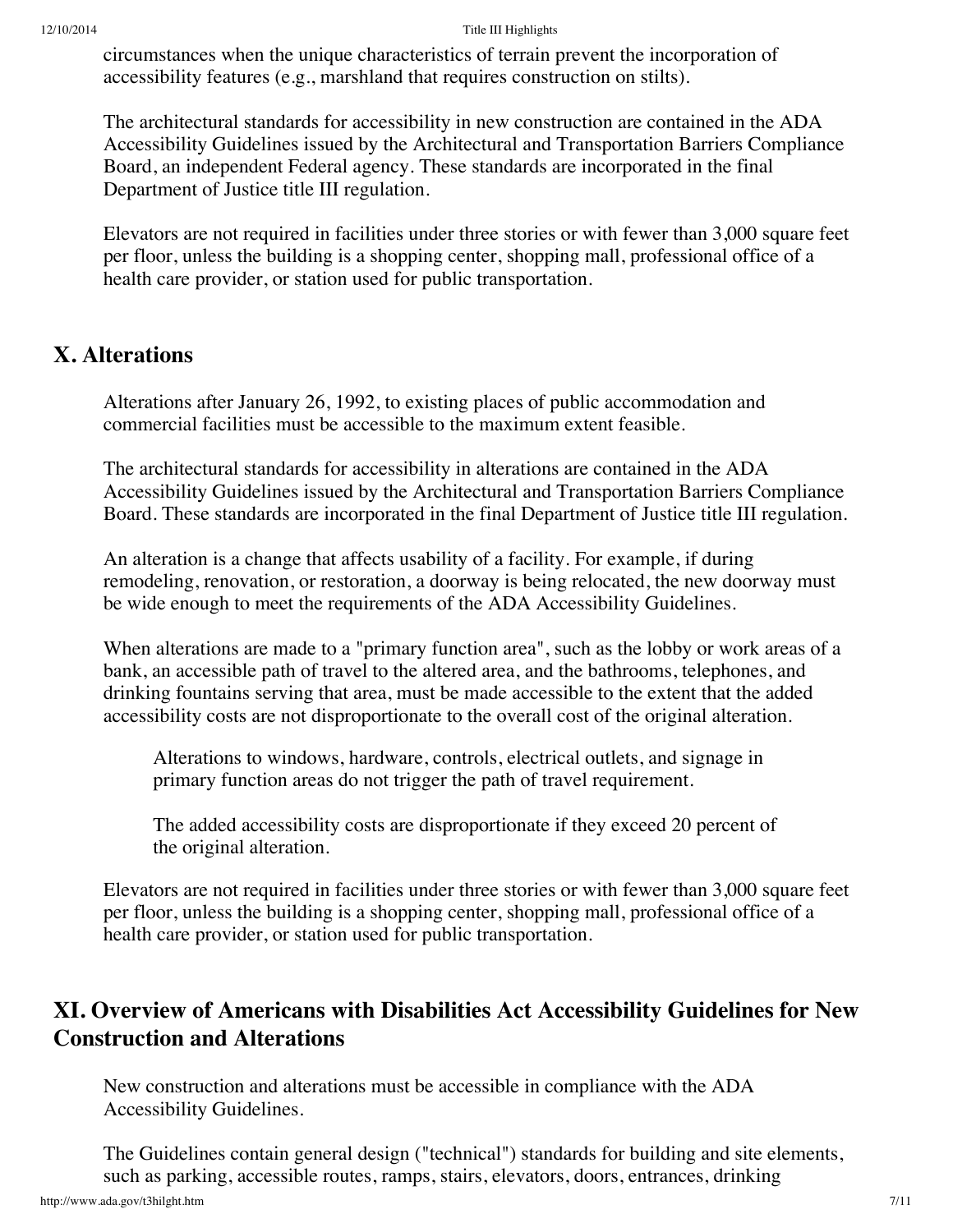fountains, bathrooms, controls and operating mechanisms, storage areas, alarms, signage, telephones, fixed seating and tables, assembly areas, automated teller machines, and dressing rooms. They also have specific technical standards for restaurants, medical care facilities, mercantile facilities, libraries, and transient lodging (such as hotels and shelters).

The Guidelines also contain "scoping" requirements for various elements (i.e., it specifies how many, and under what circumstances, accessibility features must be incorporated).

Following are examples of scoping requirements in new construction --

At least 50 percent of all public entrances must be accessible. In addition, there must be accessible entrances to enclosed parking, pedestrian tunnels, and elevated walkways.

An accessible route must connect accessible public transportation stops, parking spaces, passenger loading zones, and public streets or sidewalks to all accessible features and spaces within a building.

Every public and common use bathroom must be accessible. Only one stall must be accessible, unless there are six or more stalls, in which case two stalls must be accessible (one of which must be of an alternate, narrow-style design).

Each floor in a building without a supervised sprinkler system must contain an "area of rescue assistance" (i.e., an area with direct access to an exit stairway where people unable to use stairs may await assistance during an emergency evacuation).

One TDD must be provided inside any building that has four or more public pay telephones, counting both interior and exterior phones. In addition, one TDD must be provided whenever there is an interior public pay phone in a stadium or arena; convention center; hotel with a convention center; covered shopping mall; or hospital emergency, recovery, or waiting room.

One accessible public phone must be provided for each floor, unless the floor has two or more banks of phones, in which case there must be one accessible phone for each bank.

Fixed seating assembly areas that accommodate 50 or more people or have audio-amplification systems must have a permanently installed assistive listening system.

Dispersal of wheelchair seating in theaters is required where there are more than 300 seats. In addition, at least one percent of all fixed seats must be aisle seats without armrests (or with movable armrests). Fixed seating for companions must be located adjacent to each wheelchair location.

Where automated teller machines are provided, at least one must be accessible.

Five percent of fitting and dressing rooms (but never less than one) must be accessible.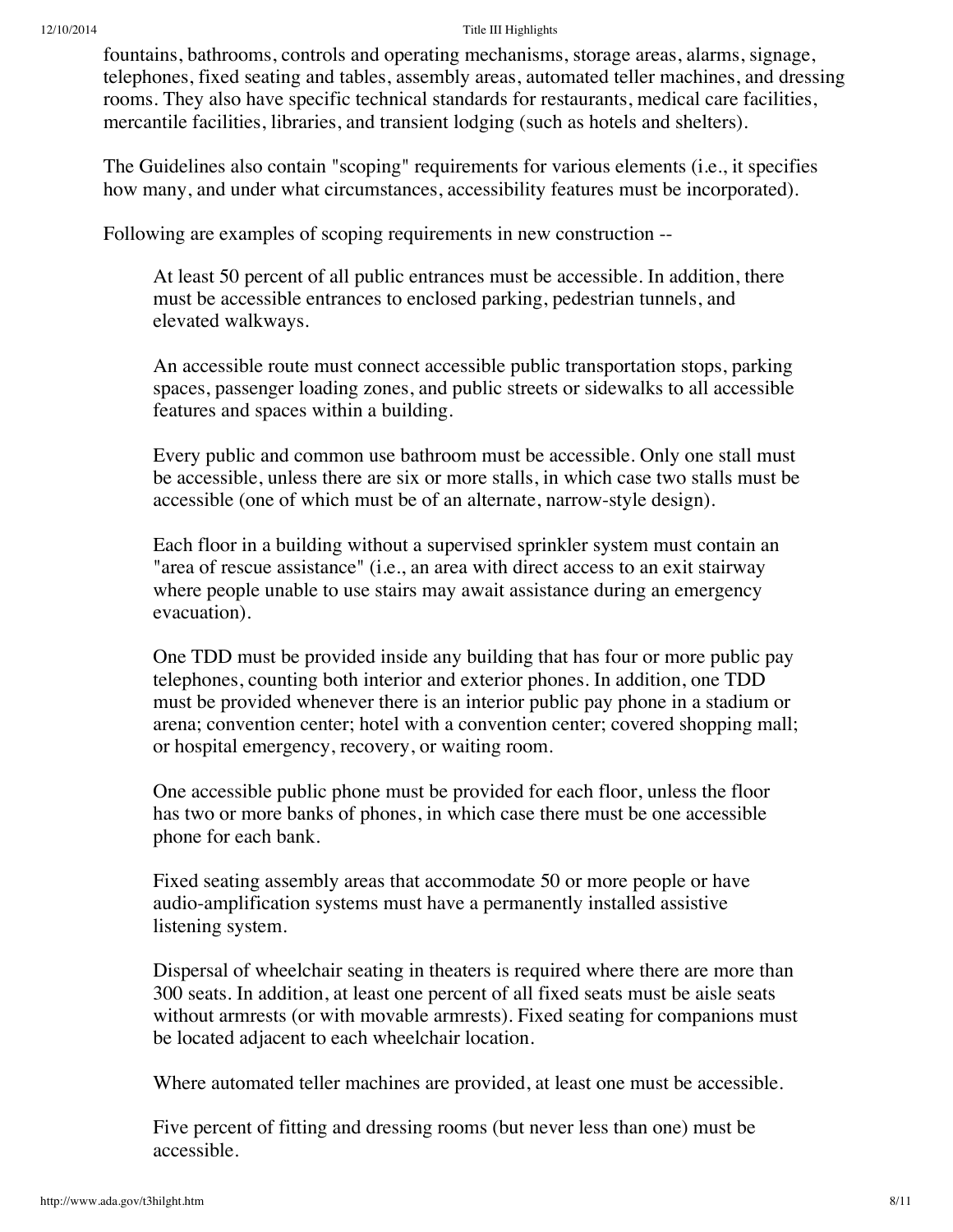Following are examples of specific scoping requirements for new construction of special types of facilities, such as restaurants, medical care facilities, mercantile establishments, libraries, and hotels --

In restaurants, generally all dining areas and five percent of fixed tables (but not less than one) must be accessible.

In medical care facilities, all public and common use areas must be accessible. In general purpose hospitals and in psychiatric and detoxification facilities, ten percent of patient bedrooms and toilets must be accessible. The required percentage is 100 percent for special facilities treating conditions that affect mobility, and 50 percent for long-term care facilities and nursing homes.

In mercantile establishments, at least one of each type of counter containing a cash register and at least one of each design of check-out aisle must be accessible. In some cases, additional check-out aisles are required to be accessible (i.e., from 20 to 40 percent) depending on the number of check-out aisles and the size of the facility.

In libraries, all public areas must be accessible. In addition, five percent of fixed tables or study carrels (or at least one) must be accessible. At least one lane at the check-out area and aisles between card catalogs, magazine displays, and stacks must be accessible.

In hotels, four percent of the first 100 rooms and approximately two percent of rooms in excess of 100 must be accessible to persons with hearing impairments (i.e., contain visual alarms, visual notification devices, volume-control telephones, and an accessible electrical outlet for a TDD) and to persons with mobility impairments. Moreover, an identical percentage of additional rooms must be accessible to persons with hearing impairments.

Technical and scoping requirements for alterations are sometimes less stringent than those for new construction. For example, when compliance with the new construction requirements would be technically infeasible, one accessible unisex bathroom per floor is acceptable.

### **XII. Examinations and Courses**

Certain examinations or courses offered by a private entity (i.e., those that are related to applications, licensing, certification, or credentialing for secondary or postsecondary education, professional, or trade purposes) must either be given in a place and manner accessible to persons with disabilities, or be made accessible through alternative means.

In order to provide an examination in an accessible place and manner, a private entity must --

Assure that the examination measures what it is intended to measure, rather than reflecting the individual's impaired sensory, manual, or speaking skills.

Modify the examination format when necessary (e.g., permit additional time).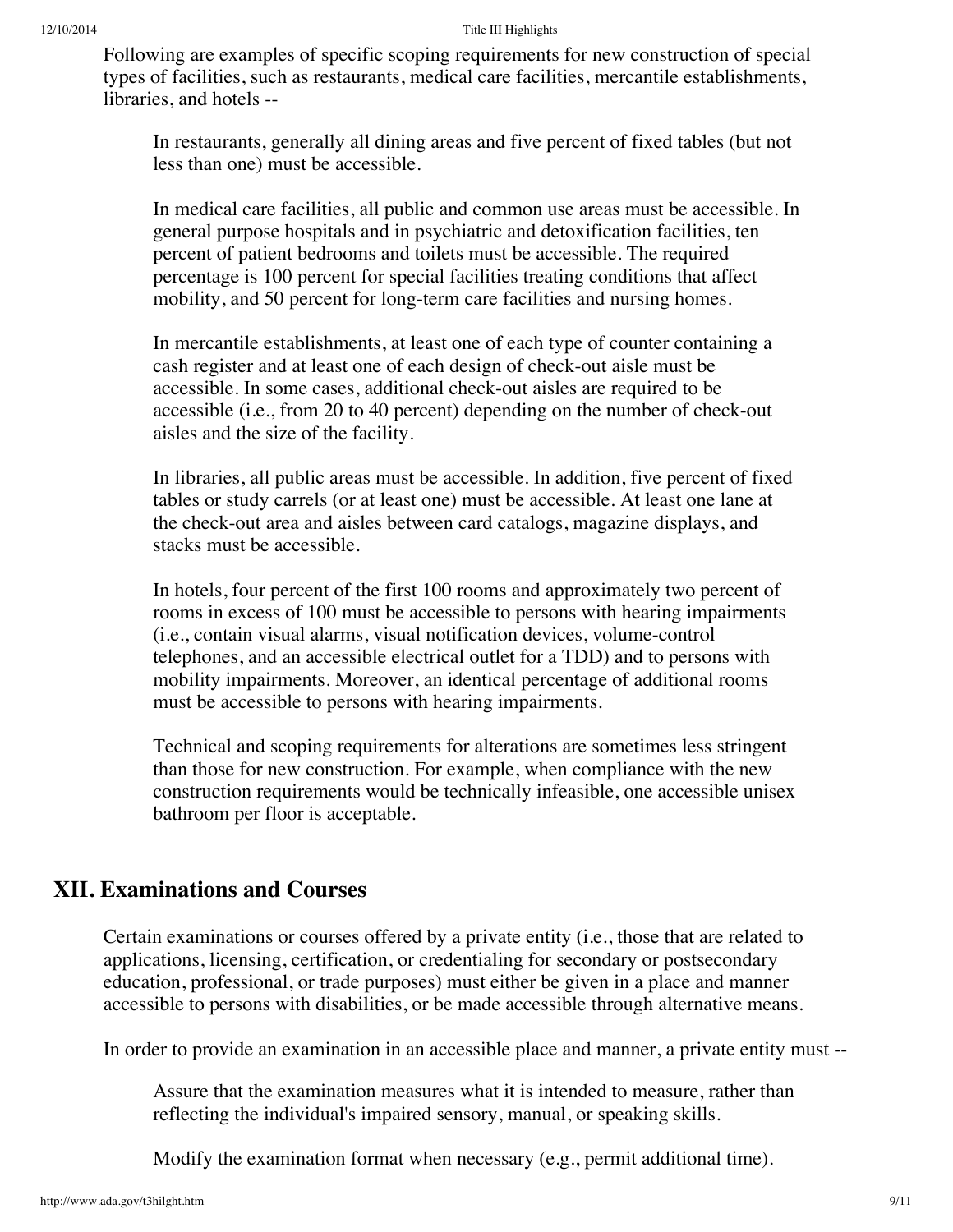Provide auxiliary aids (e.g., taped exams, interpreters, large print answer sheets, or qualified readers), unless they would fundamentally alter the measurement of the skills or knowledge that the examination is intended to test or would result in an undue burden.

Offer any modified examination at an equally convenient location, as often, and in as timely a manner as are other examinations.

Administer examinations in a facility that is accessible or provide alternative comparable arrangements, such as providing the examination at an individual's home with a proctor.

In order to provide a course in an accessible place and manner, a private entity may need to --

Modify the course format or requirements (e.g., permit additional time for completion of the course).

Provide auxiliary aids, unless a fundamental alteration or undue burden would result.

Administer the course in a facility that is accessible or provide alternative comparable arrangements, such as provision of the course through video tape, audio cassettes, or prepared notes.

### **XIII. Enforcement of the ADA and its Regulations**

Private parties may bring lawsuits to obtain court orders to stop discrimination. No monetary damages will be available in such suits. A reasonable attorney's fee, however, may be awarded.

Individuals may also file complaints with the Attorney General who is authorized to bring lawsuits in cases of general public importance or where a "pattern or practice" of discrimination is alleged.

In suits brought by the Attorney General, monetary damages (not including punitive damages) and civil penalties may be awarded. Civil penalties may not exceed \$50,000 for a first violation or \$100,000 for any subsequent violation.

### **XIV. Technical Assistance**

The ADA requires that the Federal agencies responsible for issuing ADA regulations provide "technical assistance".

Technical assistance is the dissemination of information (either directly by the Department or through grants and contracts) to assist the public, including individuals protected by the ADA and entities covered by the ADA, in understanding the new law.